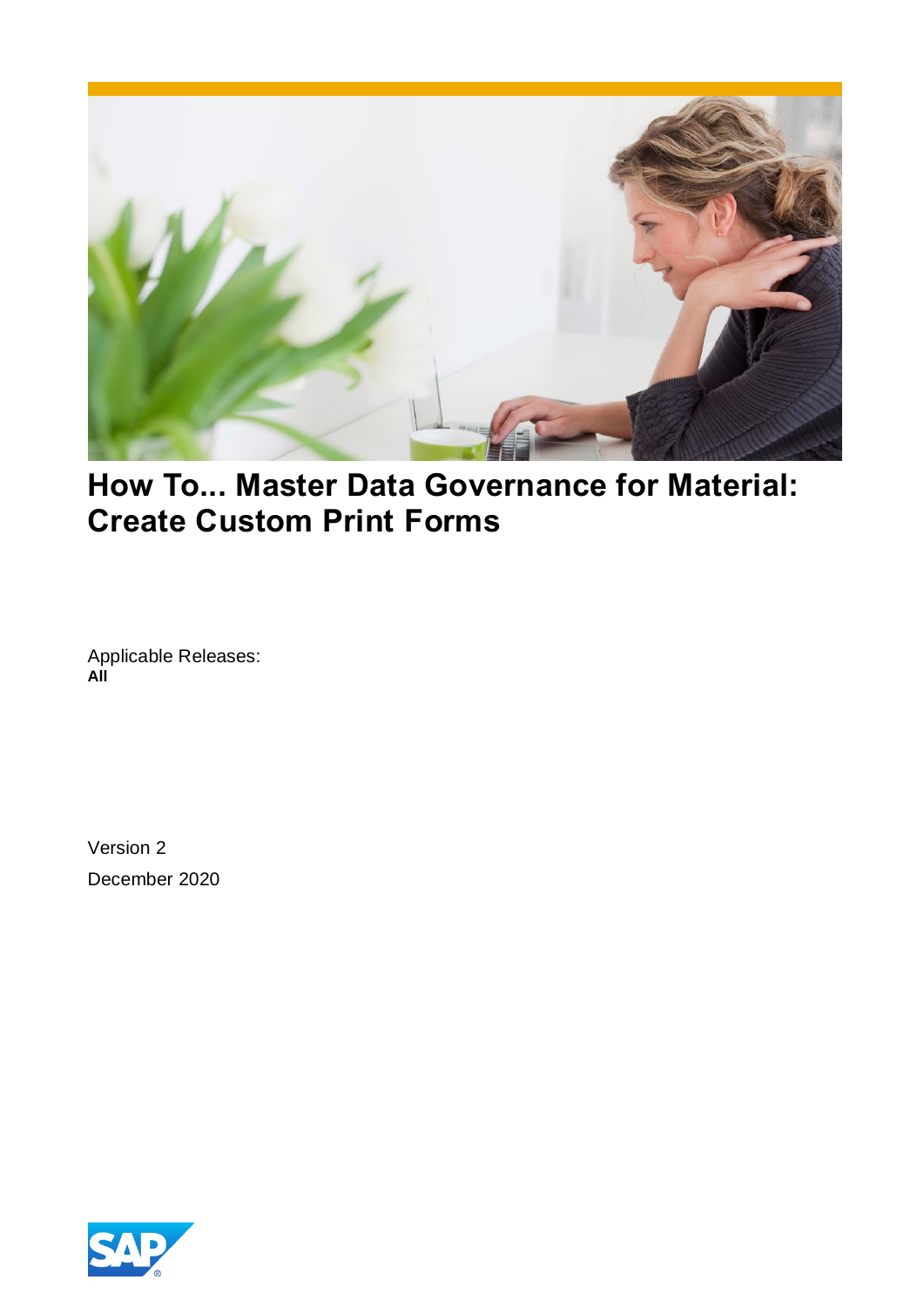## **Document History**

| <b>Document Version</b> | <b>Description</b>                   |
|-------------------------|--------------------------------------|
| 1.00                    | First official release of this guide |
| 2.00                    | Small updates                        |
|                         |                                      |

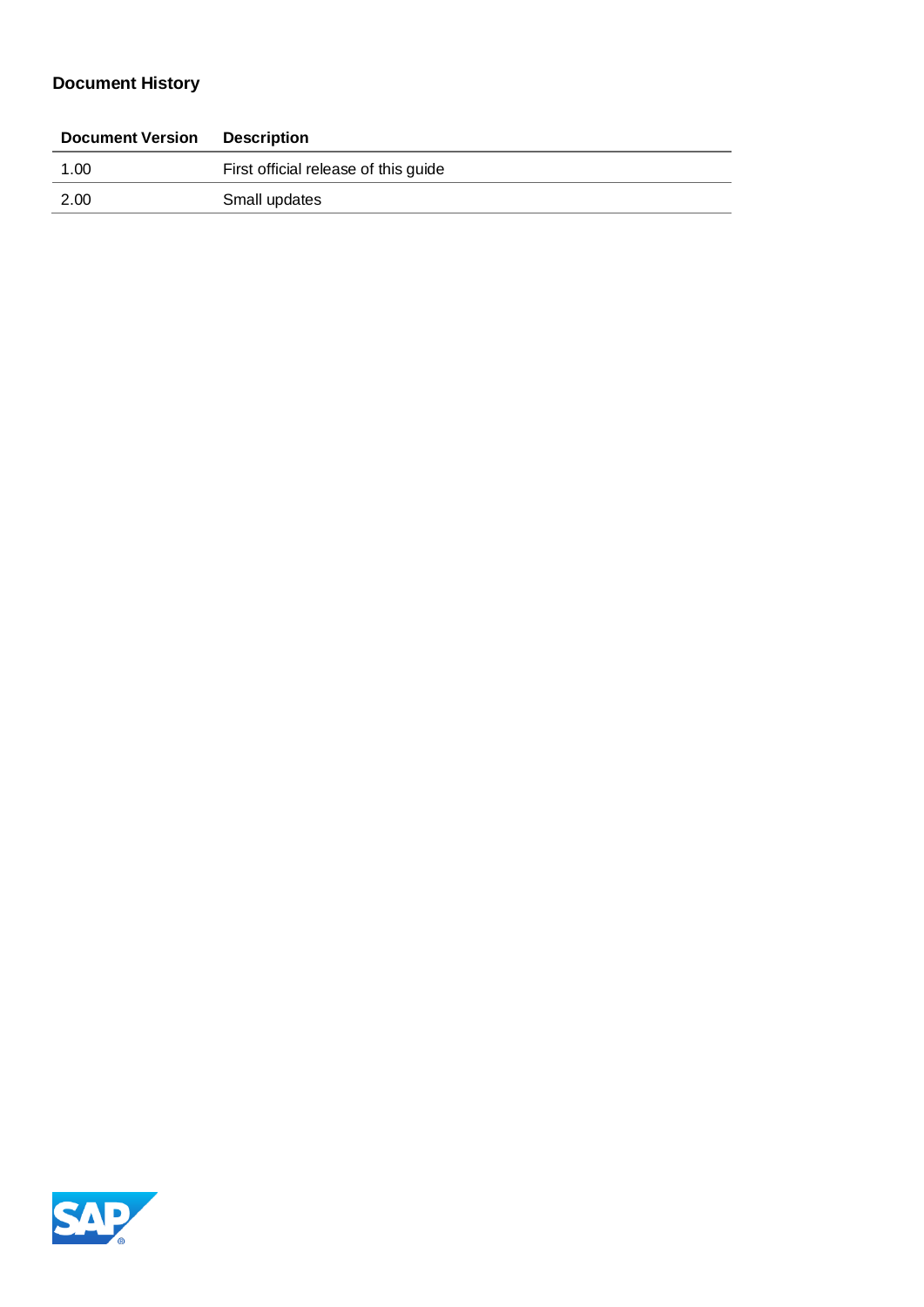# **TABLE OF CONTENTS**

| 1. |       |  |
|----|-------|--|
| 2. |       |  |
| 3. |       |  |
|    | 3.1.  |  |
|    | 3.2.  |  |
|    | 3.3.  |  |
|    | 3.4.  |  |
|    | 3.5.  |  |
|    | 3.6.  |  |
|    | 3.7.  |  |
|    | 3.8.  |  |
|    | 3.9.  |  |
|    | 3.10. |  |
|    | 3.11. |  |
|    | 3.12. |  |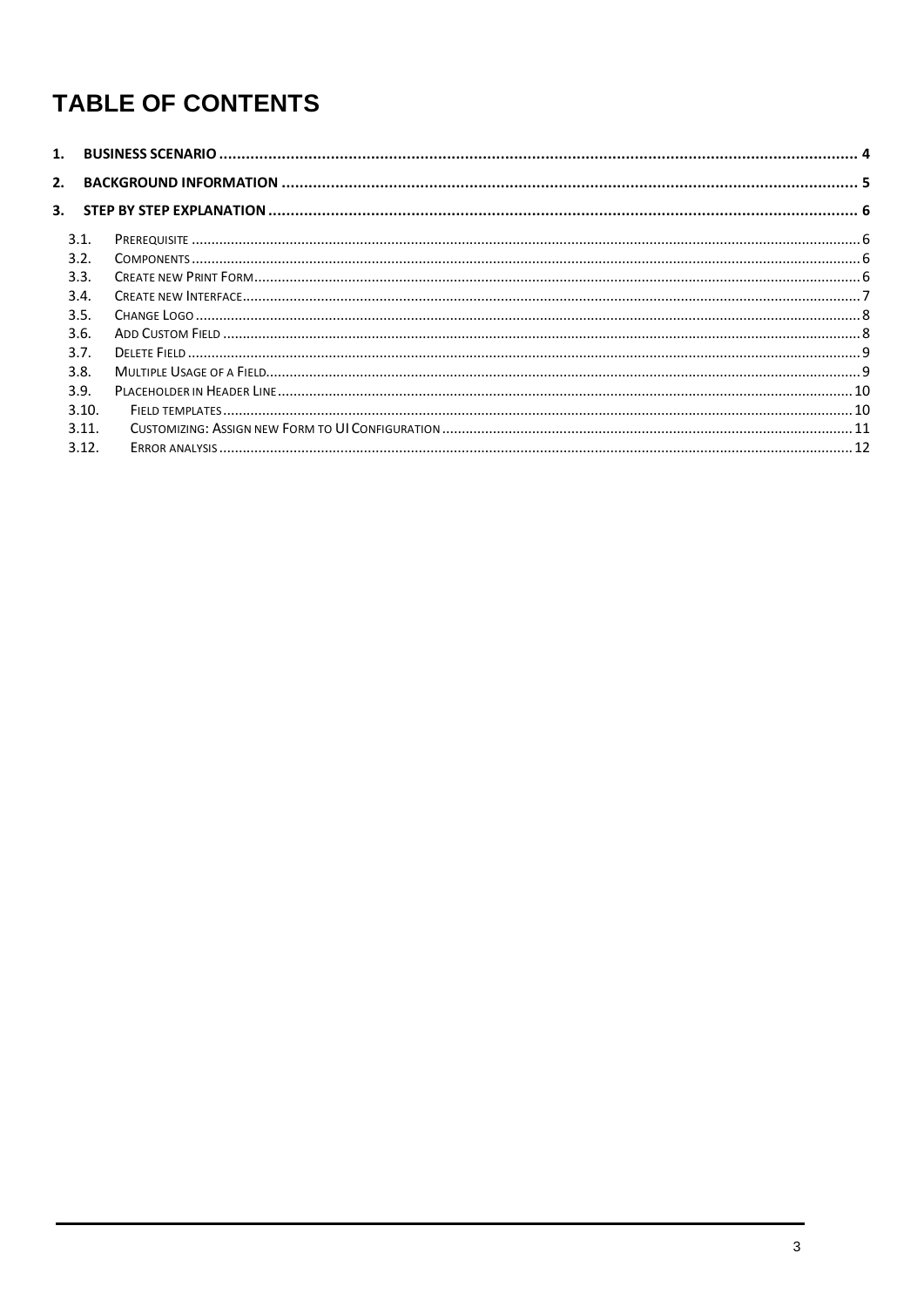#### <span id="page-3-0"></span>**1. BUSINESS SCENARIO**

SAP Master Data Governance for Material (MDG-M) provides business processes to find, create, change, and mark material master data for deletion. It supports the governance of material master data on a central hub and the distribution of material master data to connected operational and business intelligence systems.

The processes are workflow-driven and can include several approval and revision phases, including collaboration between all users participating in master data maintenance.

With MDG 7 SAP delivers a new print form, MDG\_BS\_MAT\_PDF\_04, in package MDG\_BS\_MAT\_PDF. Consider also the subsequent forms like MDG\_BS\_MAT\_PDF\_05 and MDG\_BS\_MAT\_PDF\_06, delivered in later releases.

This guide shows you how to create a custom print form to support different layouts and custom fields.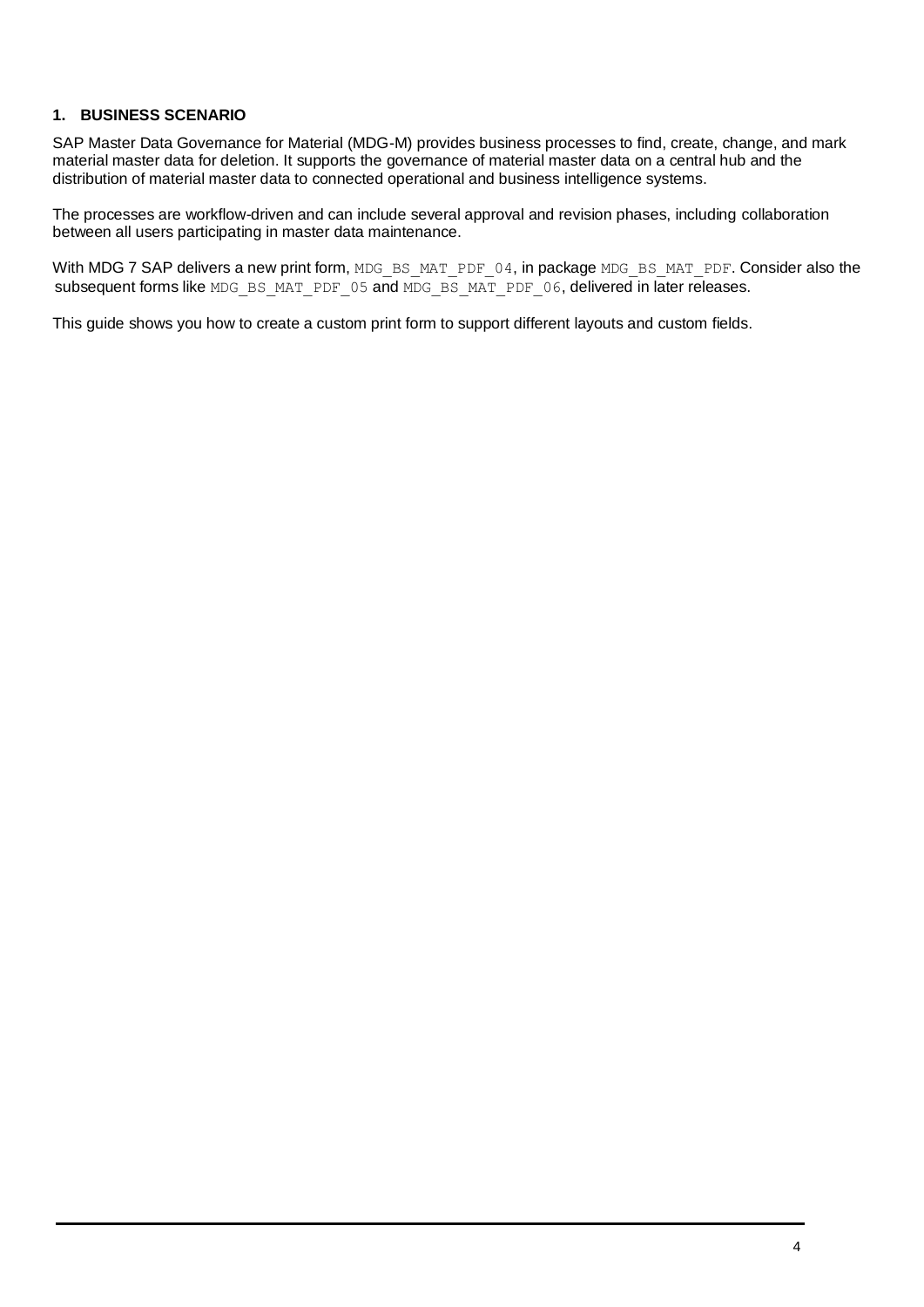#### <span id="page-4-0"></span>**2. BACKGROUND INFORMATION**

MDG-M uses *Adobe LiveCycle Designer* to create the forms used to print material master data.

There is a lot of information on the SAP Community Network [\(https://community.sap.com\)](https://community.sap.com/) and at [http://www.adobe.com.](http://www.adobe.com/)

SAP also provides a course with further information on print forms, BC480 (PDF-based Print Forms).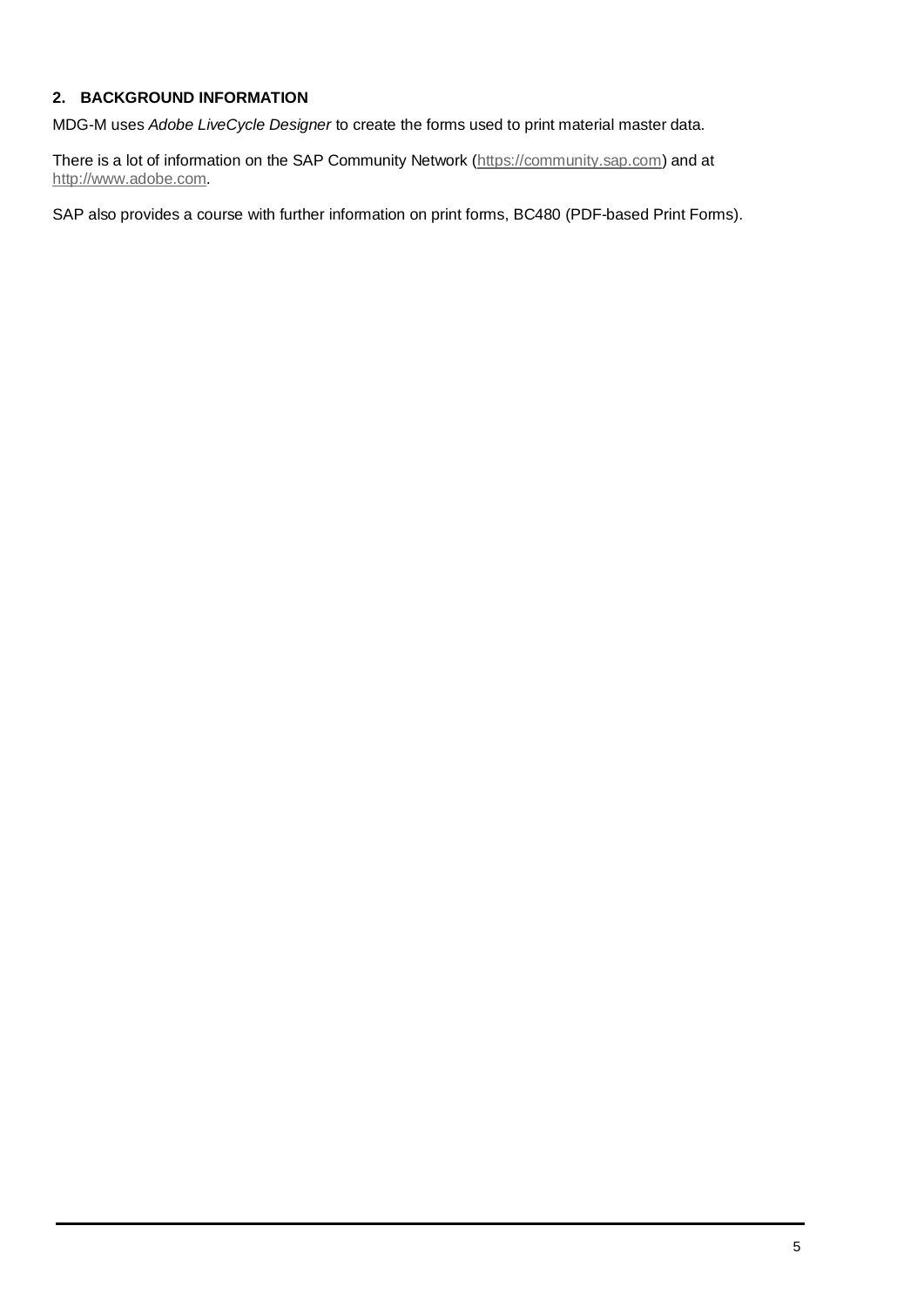#### <span id="page-5-0"></span>**3. STEP BY STEP EXPLANATION**

The following explanation shows how to create a custom print form to support different layouts and custom fields.

#### <span id="page-5-1"></span>**3.1. Prerequisite**

To be able to edit the forms delivered by SAP you have to install *Adobe LiveCycle Designer* on your computer. SAP Note [1522483](https://launchpad.support.sap.com/#/notes/1522483) describes how to get and install the tool. Also, you may want view the SAP help portal [\(http://help.sap.com\)](http://help.sap.com/) and search with keywords "Adobe LiveCycle Designer Installation" to get the relevant information on how to install and work with *Adobe LiveCycle Designer*. After installation, you'll find a folder (named similar to C:\Program Files (x86)\Adobe\Designer 9.0\Documentation) on your hard disk with offline documentation in different languages (for example, subfolder EN for English). The file Designer.chm is opened when pressing the  $F2$  key within the form layout editor.

#### <span id="page-5-2"></span>**3.2. Components**

Four components are involved in printing:

- A UI with a print button that creates an event when clicked
- A print program/method (CL\_MDG\_BS\_MAT\_PDF=>PRINT\_MATERIAL) that is called by the event handler (CL\_MDG\_BS\_MAT\_APPCC->/PLMU/IF\_EX\_FRW\_APPCC\_OVP~PROCESS\_EVENT) to read the data to be printed
- A form interface (MDG\_BS\_MAT\_PDF) that defines the data that can be added to the layout of the form
- A print form (MDG\_BS\_MAT\_PDF\_04 or subsequent) that defines the layout of the form

#### <span id="page-5-3"></span>**3.3. Create new Print Form**

SAP recommends that you make a copy and make changes to the copy, rather than changing the delivered form. The copied form can easily be assigned within the customizing to be used by the application (see chapter [3.11](#page-10-0) [Customizing: Assign new Form to UI Configuration\)](#page-10-0).

Execute the *Define Print Forms for Single Processing* Customizing under *Master Data Governance* → *General Settings → UI Modeling* or you can use transaction SFP directly.

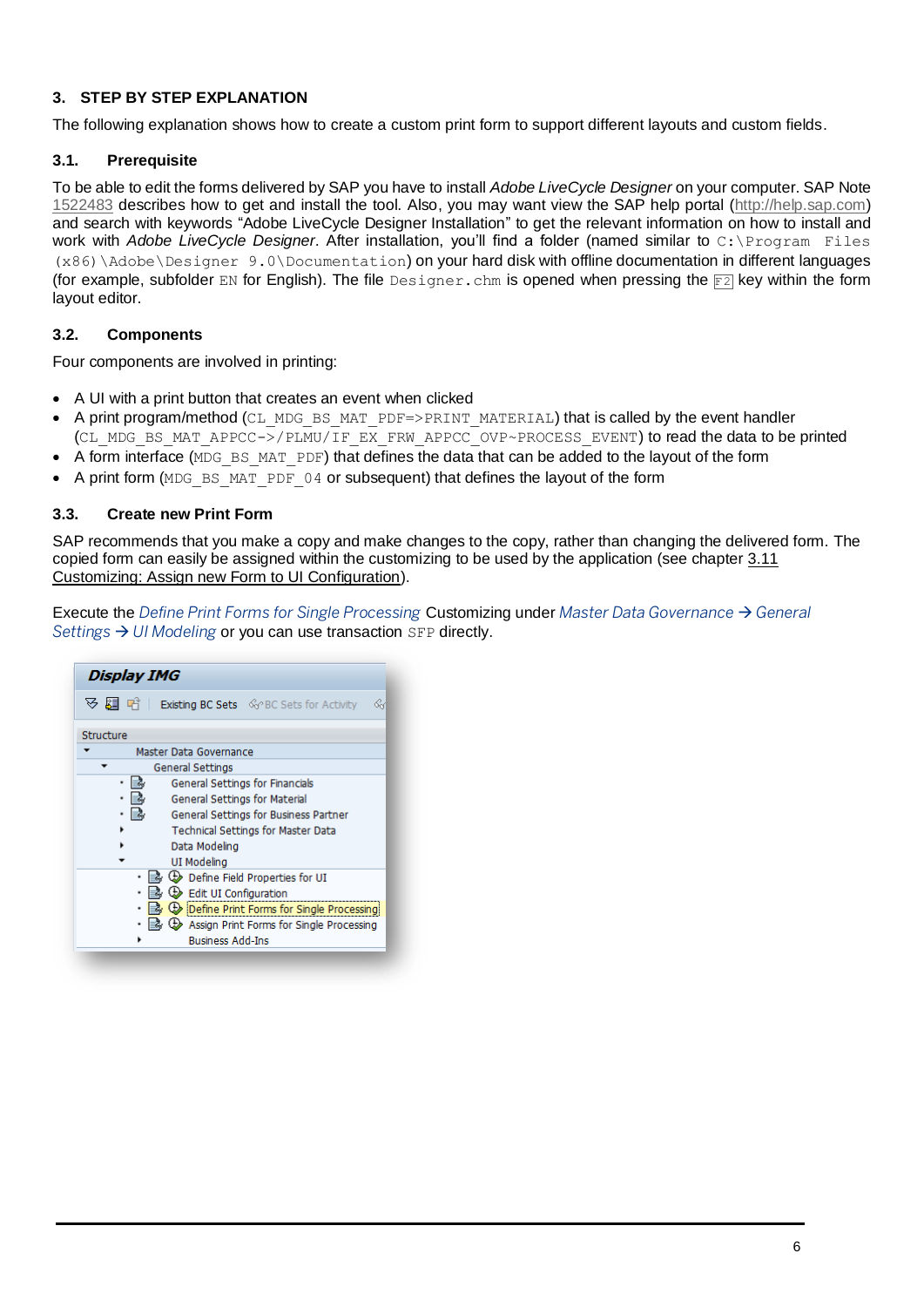Copy the SAP-delivered print form MDG\_BS\_MAT\_PDF\_04 or a subsequent form to a new one:

|                      | 台米每日10000                       |                       |                         |
|----------------------|---------------------------------|-----------------------|-------------------------|
| <b>O</b> Form        |                                 | MDG BS MAT PDF 04     |                         |
| $\bigcirc$ Interface |                                 |                       |                         |
|                      |                                 |                       |                         |
| bor                  | $\mathscr{D}$<br><b>Display</b> | n<br>Change<br>Create |                         |
|                      |                                 |                       |                         |
|                      |                                 |                       |                         |
|                      |                                 |                       |                         |
|                      | [ E8B(1)/001 Copy Form          |                       | $\overline{\mathbf{x}}$ |
|                      | Form                            | MDG BS MAT PDF 04     |                         |
|                      | Copy To                         | ZMDG BS MAT PDF 04    |                         |
|                      |                                 |                       |                         |

#### <span id="page-6-0"></span>**3.4. Create New Interface**

If you intend to pass additional or different data to the form you must copy the interface as well:

| Create                  |
|-------------------------|
|                         |
|                         |
|                         |
|                         |
|                         |
|                         |
|                         |
| $\overline{\mathsf{x}}$ |
| MDG_BS_MAT_PDF          |
| ZMDG_BS_MAT_PDF         |
|                         |
|                         |

Afterwards, you assign the copied interface to the copied form:

|                       | $\left\langle \mathbf{a} \right  \Rightarrow \mathbf{b} \Rightarrow \mathbf{c} \Rightarrow \mathbf{c} \Rightarrow \mathbf{c} \Rightarrow \mathbf{c} \Rightarrow \mathbf{c} \Rightarrow \mathbf{c} \Rightarrow \mathbf{c} \Rightarrow \mathbf{c} \Rightarrow \mathbf{c} \Rightarrow \mathbf{c} \Rightarrow \mathbf{c} \Rightarrow \mathbf{c} \Rightarrow \mathbf{c} \Rightarrow \mathbf{c} \Rightarrow \mathbf{c} \Rightarrow \mathbf{c} \Rightarrow \mathbf{c} \Rightarrow \mathbf{c} \Rightarrow \mathbf{c} \Rightarrow \mathbf{c} \Rightarrow \mathbf{c} \Rightarrow \mathbf{c} \Rightarrow \mathbf{c} \Rightarrow \mathbf{c} \Rightarrow \mathbf{c$ |        |
|-----------------------|--------------------------------------------------------------------------------------------------------------------------------------------------------------------------------------------------------------------------------------------------------------------------------------------------------------------------------------------------------------------------------------------------------------------------------------------------------------------------------------------------------------------------------------------------------------------------------------------------------------------------------------------------------|--------|
| Form                  | ZMDG BS MAT PDF 04                                                                                                                                                                                                                                                                                                                                                                                                                                                                                                                                                                                                                                     | Active |
| Context<br>Properties | Layout                                                                                                                                                                                                                                                                                                                                                                                                                                                                                                                                                                                                                                                 |        |
| <b>Description</b>    | Form for Material printing                                                                                                                                                                                                                                                                                                                                                                                                                                                                                                                                                                                                                             |        |
| Layout Translation    | Standard                                                                                                                                                                                                                                                                                                                                                                                                                                                                                                                                                                                                                                               |        |
| Layout Technology     | <b>XFA</b>                                                                                                                                                                                                                                                                                                                                                                                                                                                                                                                                                                                                                                             |        |
| Layout Type           | S Standard Layout                                                                                                                                                                                                                                                                                                                                                                                                                                                                                                                                                                                                                                      |        |
|                       |                                                                                                                                                                                                                                                                                                                                                                                                                                                                                                                                                                                                                                                        |        |
| <b>Interface</b>      |                                                                                                                                                                                                                                                                                                                                                                                                                                                                                                                                                                                                                                                        |        |

Data is passed to the print form using parameter IS DATA. It is of type MDG\_BS\_MAT\_S\_MAT\_PDF that can be enhanced deeply, so it is generally not necessary to exchange the interface. Only if you want to pass additional parameters or custom entities you need to do so. But be aware that you then also have to modify the print method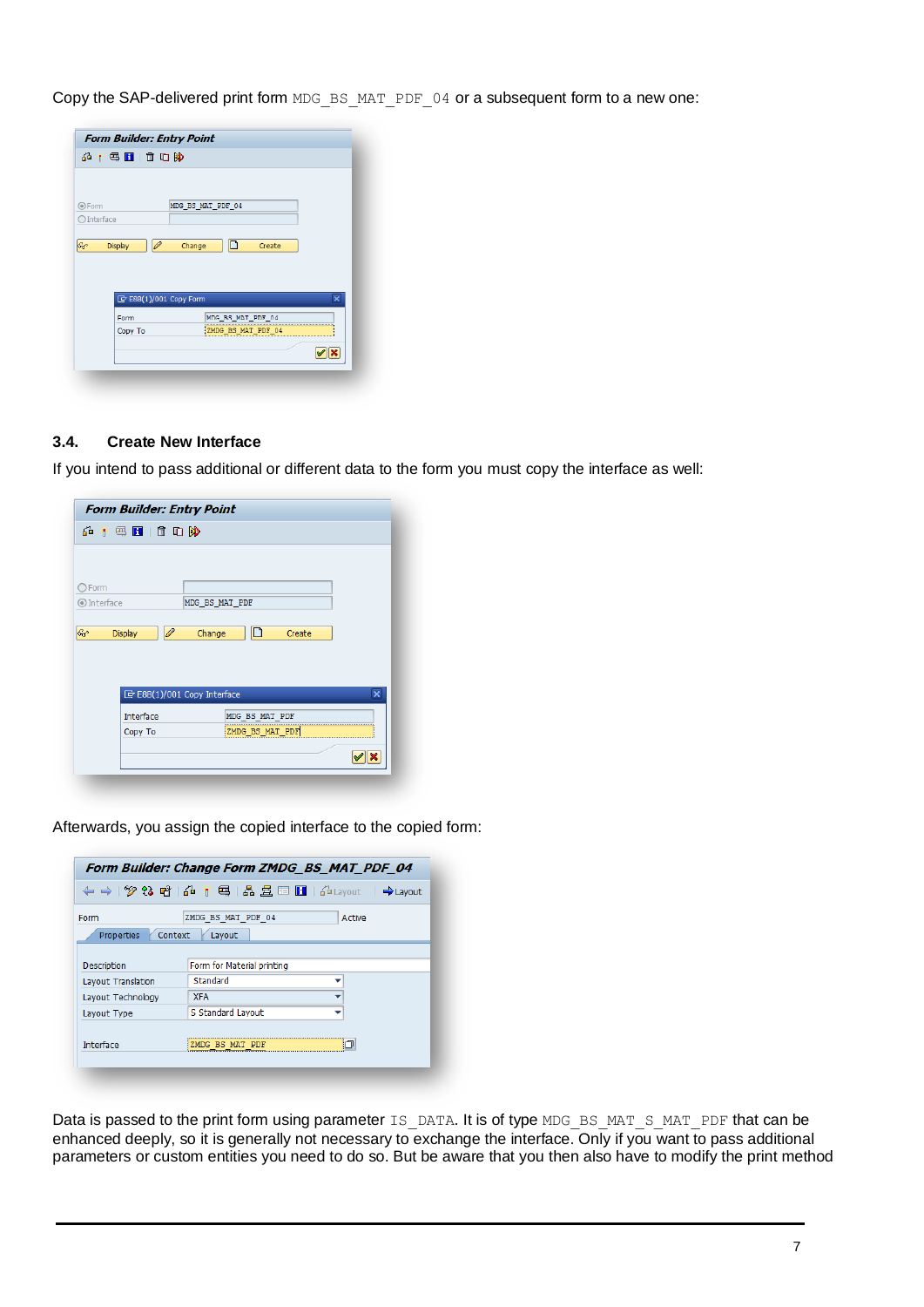CL\_MDG\_BS\_MAT\_PDF=>PRINT and maybe also CL\_MDG\_BS\_MAT\_PDF=>PRINT\_MATERIAL because these methods are currently not designed for customer extensions.

#### <span id="page-7-0"></span>**3.5. Change Logo**

The logo in the upper right corner of the form has been defined on the master page within sub form *Header*. It can be replaced by your own logo by specifying the URL of the logo.

| 品量回日<br>$\mathscr{D}$ $\mathbb{C}$ of $\mathbb{C}$<br>습<br>米 国<br>a Layout<br>$\Rightarrow$ Layout<br>$\Rightarrow$<br>MDG_BS_MAT_PDF_04<br>Active<br>Form<br>Properties<br>Context<br>Layout<br>Edit<br><b>Table</b><br>Palettes<br>Help<br><b>Tools</b><br><b>View</b><br>Insert<br>Layout<br>勗<br>485<br>67%<br>₩<br>Show: initialize<br>$\overline{\phantom{a}}$<br>$\star$ x<br>$\mathbb{E}$ $\left  \frac{1}{\sqrt{2}} \right $ Preview PDF<br><b>Master Pages <math>\mathbb{E}</math></b> $\sqrt{\omega}$ XML Source<br><b>Design View</b><br>$\boxed{\mathbf{x}}$<br>Hierarchy E Structure View Q Order<br>Object X Layout Border<br>Accessibility<br> 21<br> 19 <br> 20<br>15<br>16<br>∣18.<br>$\boxminus$ $\blacksquare$<br>data<br>Draw<br>$\blacktriangle$<br>٠<br>Master Pages)<br><b>E</b> Image<br>Type:<br><header text=""><br/><b>D</b> Master<br/><math>\overline{2}</math><br/>Ė.<br/>Header<br/>3<br/>URL:<br/>HeaderLineTop<br/>V Embed Image Data<br/>4<br/>Logo</header> | Form Builder: Display Form MDG_BS_MAT_PDF_04 |                                         |
|-------------------------------------------------------------------------------------------------------------------------------------------------------------------------------------------------------------------------------------------------------------------------------------------------------------------------------------------------------------------------------------------------------------------------------------------------------------------------------------------------------------------------------------------------------------------------------------------------------------------------------------------------------------------------------------------------------------------------------------------------------------------------------------------------------------------------------------------------------------------------------------------------------------------------------------------------------------------------------------------------|----------------------------------------------|-----------------------------------------|
|                                                                                                                                                                                                                                                                                                                                                                                                                                                                                                                                                                                                                                                                                                                                                                                                                                                                                                                                                                                                 |                                              |                                         |
|                                                                                                                                                                                                                                                                                                                                                                                                                                                                                                                                                                                                                                                                                                                                                                                                                                                                                                                                                                                                 |                                              |                                         |
|                                                                                                                                                                                                                                                                                                                                                                                                                                                                                                                                                                                                                                                                                                                                                                                                                                                                                                                                                                                                 |                                              |                                         |
|                                                                                                                                                                                                                                                                                                                                                                                                                                                                                                                                                                                                                                                                                                                                                                                                                                                                                                                                                                                                 |                                              |                                         |
| Content<br>₩<br>6<br>Footer                                                                                                                                                                                                                                                                                                                                                                                                                                                                                                                                                                                                                                                                                                                                                                                                                                                                                                                                                                     | <b>HeaderLineBottom</b>                      | 5<br>Sizing: Scale Image Proportionally |

If the logo should be embedded into the form, select the *Embed Image Data* option.

### <span id="page-7-1"></span>**3.6. Add Custom Field**

After the extension of a database table (for example, MARA), the corresponding structure (for example, MDG\_BS\_MAT\_S\_MARA) already contains the new fields and the only thing to do is a refresh of the corresponding context element within the form context.

| Form Builder: Change Form MDG_BS_MAT_PDF_04                                                 |                   |                                                                    |                                         |
|---------------------------------------------------------------------------------------------|-------------------|--------------------------------------------------------------------|-----------------------------------------|
|                                                                                             |                   |                                                                    |                                         |
| Form<br>Context<br><b>Properties</b><br>Layout                                              | MDG BS MAT PDF 04 | Active                                                             |                                         |
| $\mathbb{H} \mathbb{I}$ si<br>ਦ∕<br>11 2 I<br><b>Interface</b>                              | Description       | (h)   5)   X   C<br>ਦ∕<br>$\triangleright$<br>Context              | $[]$ $3$<br><b>Desd</b>                 |
| ▼ MDG_BS_MAT_PDF<br>$\triangleright$ $\Box$ Import<br>$\triangleright$ $\Box$ System Fields |                   | MDG BS MAT PDF 04<br>BSCDATTXT_TAB<br><b>TH</b> CLASSIFICATION TAB | <b>BASI</b><br>Classif                  |
|                                                                                             |                   | <b>TH</b> CLF_ERROR<br><b>TH</b> CREQUEST                          | Messa<br><b>CRD<sub>2</sub></b>         |
|                                                                                             |                   | <b>THE INTCMNT_TAB</b><br><b>TH</b> MAKT TAB<br>MARA TAR           | <b>COMN</b><br><b>MDG</b><br><b>MDG</b> |
|                                                                                             |                   | <b>TH</b> MARC_1<br>Create<br>MARD_1<br>Set to Active              | G<br>▶<br>G                             |
|                                                                                             |                   | MARM_1<br>Deactivate<br><b>TH</b> MBEW                             | G<br>G                                  |
|                                                                                             |                   | Refresh<br><b>TH</b> MEAN 1<br><b>THE MLAN_P</b><br>Cut            | G<br>G                                  |

Afterwards the new fields are available within the data view of the layout.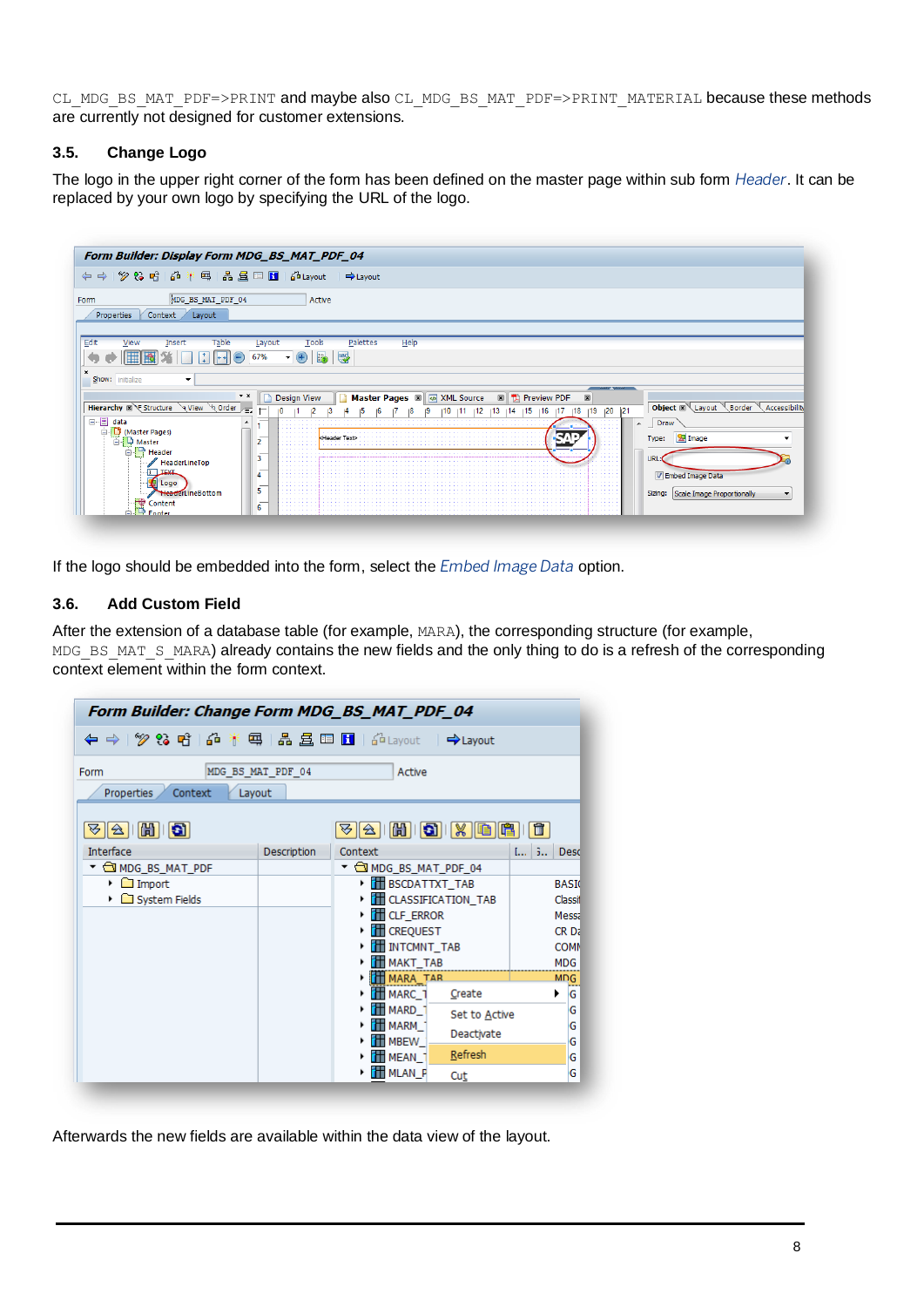| Form Builder: Change Form MDG_BS_MAT_PDF_04                      |                             |
|------------------------------------------------------------------|-----------------------------|
|                                                                  | $\Rightarrow$ Layout        |
| MDG BS MAT PDF 04<br>Form<br>Active                              |                             |
| Context<br>Layout<br>Properties                                  |                             |
| Edit<br><b>Table</b><br>Insert<br>Layout<br>Tools<br>View        | Palettes                    |
| 最<br>125%                                                        | 懸                           |
| ×<br>Show:                                                       |                             |
| * ×                                                              | <b>Design</b>               |
| Data View X Tab Order<br><b>PDF Structure</b><br>Hierarchy<br>Έ. | $\mathbf{P}_{\text{total}}$ |
| MDG_BS_MAT_PDF_04<br>⊟…                                          |                             |
| E-FE BSCDATTXT TAB<br>Ξ                                          |                             |
| <b>CLASSIFICATION TAB</b><br>⊕−   ⊞ <br><b>CLF ERROR</b><br>画用   | 8                           |
| 画用<br><b>CREQUEST</b>                                            |                             |
| ⊕−    <br><b>INTCMNT TAB</b>                                     | 9                           |
| <b>MAKT TAB</b><br>⊕−                                            |                             |
| <b>D-ITE</b><br><b>MARA TAB</b>                                  |                             |
| <b>⊟</b> DATA                                                    | $10^{-}$                    |
| $-\sqrt{1}$ MANDT                                                |                             |
| 劉<br><b>MATNR</b><br>{X                                          |                             |
| <b>ERSDA</b>                                                     | 11 <sup>2</sup>             |
| <b>ERNAM</b>                                                     |                             |
| LAEDA<br><b>AENAM</b>                                            | $12 -$                      |
|                                                                  |                             |

The text of a field value (for example, text *Kilogram* for value *KG*) is stored in a separate sub structure for each table structure. It is called USMD DESCRIPTION and must be enhanced by a customer include with a field of type USMD\_TXTLG. The field name needs to be the same as the data field (for example, GEWEI for weight unit) within the corresponding table structure. The text of the field value is determined automatically because of the text table reference definition within the data dictionary. In special cases it might be necessary to adapt this text field value determination. It is located in method CL\_MDG\_BS\_MAT\_TEXT->GET\_TEXT\_FIELD\_VALUE.

#### <span id="page-8-0"></span>**3.7. Delete Field**

A field that should not be displayed can be deleted easily by selecting the field within the design view or the hierarchy view and pressing the delete key.

#### <span id="page-8-1"></span>**3.8. Multiple Usage of a Field**

It is not possible to display a field value at multiple places by defining the data binding to the same context field.

The data binding of the corresponding fields can be defined as *Use global data*. All fields with this name will then have the same value. This may be risky if a field name has been used within different structures and the field values are not the same at runtime. Another problem is that the usage of such fields is not visible within the data view.

*Use global data* has been used with field *Change Request ID* (CR\_ID) that is in sub form *Footer* of the master page and on page *ChangeRequest* in sub form *GeneralData*.

Another possibility is using scripting.

Example:

Field *GEWEI* is used twice on page *Material*, sub form *BasicData*, sub form *Dimension*. The second usage has no data binding as it is defined at the first field  $(\xi \cdot \text{MARA} \cdot \text{TAB} \cdot \text{DATA}[\star] \cdot \text{GEWEI})$ , but a script at event form: ready:

\$.rawValue = \$.parent.GEWEI.rawValue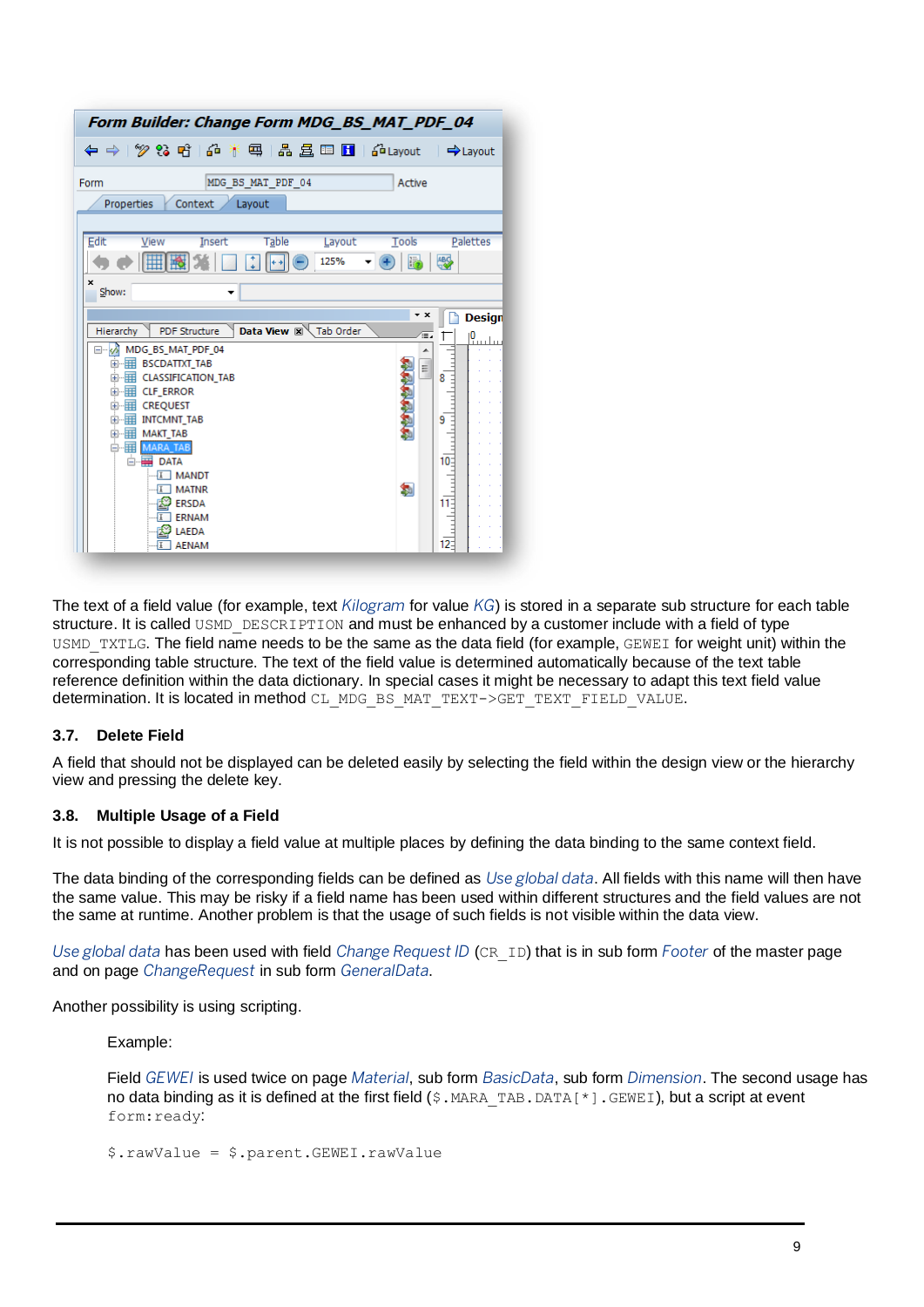The value of the second field *GEWEI* references to the value of field *GEWEI* that is within the current sub form (specified by parent).

If a reference to a field on a different page or sub form is required, . parent has to be used for each upper level within the object hierarchy up to a common node. Navigation down the object hierarchy to the required field is done by specifying the names of the pages and/or sub forms.

#### <span id="page-9-0"></span>**3.9. Placeholder in Header Line**

Scripting is used to replace placeholders (for example, &LGNUM& within header line *Warehouse &LGNUM&: Data*) in text values. A special hidden page, *Scripts\_Deactivated\_NotVisible*, has been created to replace such placeholders at a central place.

Example:

```
Material.WarehouseLGNUMData.Heading = 
Replace(Material.WarehouseLGNUMData.Heading.rawValue, "&LGNUM&", 
$.CURRENT_LGNUM.rawValue)
```
At event, form:ready of page *Scripts\_Deactivated\_NotVisible* replaces &LGNUM& within above specified example header line, that is on page *Material* within sub form WarehouseLGNUMData and there in text field *Heading*. The replaced value is stored in field *CURRENT\_LGNUM* that is on the current page and has a data binding to context structure HEADER, field *CURRENT\_LGNUM*.

#### <span id="page-9-1"></span>**3.10. Field Templates**

When dropping a field from the data view to the layout, the field gets a default layout. If the layout does not meet the requirements, it must be changed for each field separately.



When a field layout has been changed it can be stored as template.

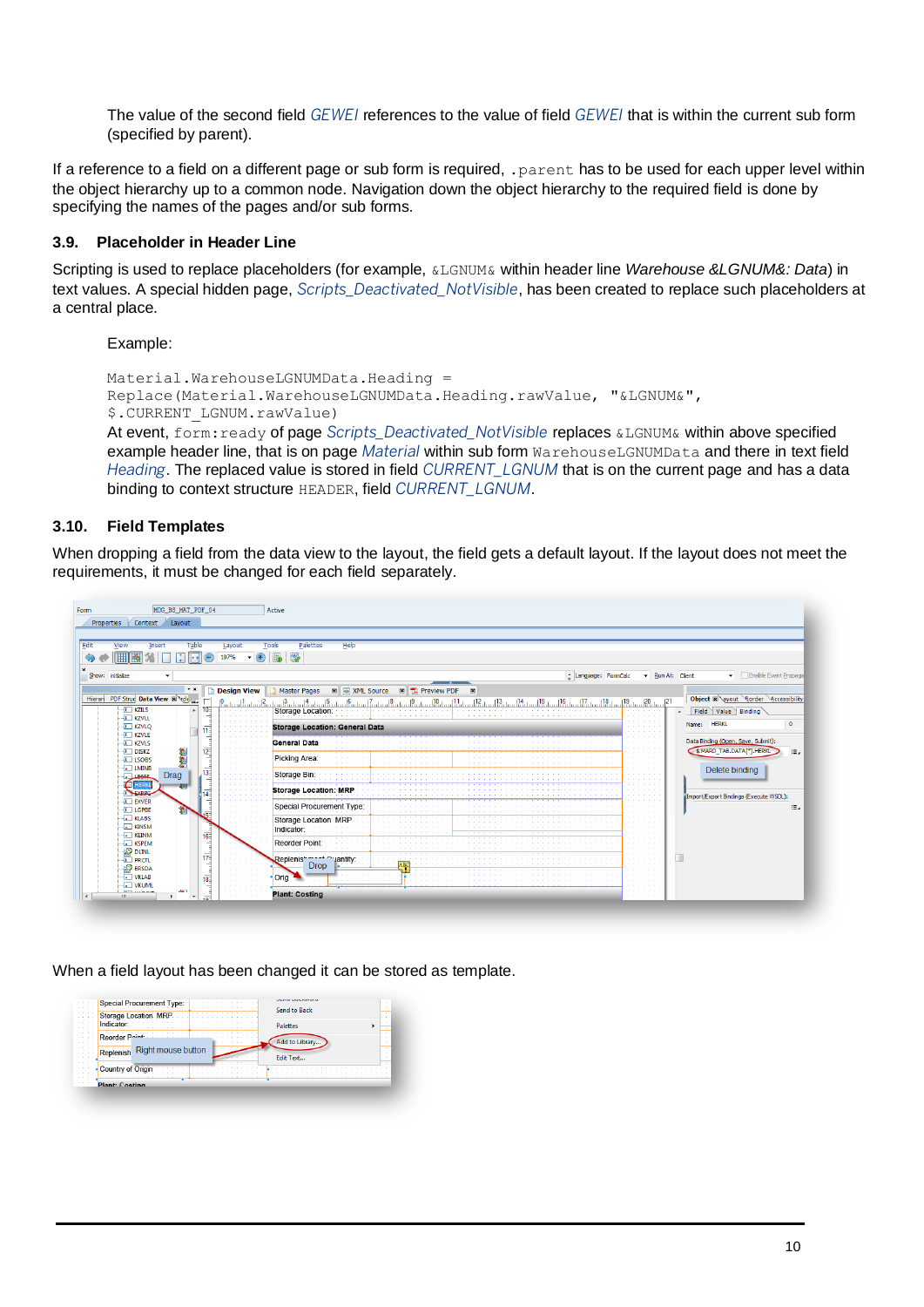Then it can be used for further fields with the same layout. The layout should be stored without binding. It may lead to confusion if it is not changed properly after using the template. Other layout elements like header lines or groups of objects can be stored as template.

### <span id="page-10-0"></span>**3.11. Customizing: Assign new Form to UI Configuration**

To assign your print form to your UI configurations go to Customizing under *Master Data Governance* → *General Settings* → *UI Modeling* → *Assign Print Forms for Single Processing.*

| <b>Display IMG</b>                                       |   |
|----------------------------------------------------------|---|
| <b>▽ 別 中 I Existing BC Sets</b> Sceper Sets for Activity | ሬ |
| Structure                                                |   |
| Master Data Governance                                   |   |
| General Settings                                         |   |
| General Settings for Financials                          |   |
| General Settings for Material                            |   |
| General Settings for Business Partner                    |   |
| <b>Technical Settings for Master Data</b>                |   |
| Data Modeling                                            |   |
| UI Modeling                                              |   |
| Define Field Properties for UI                           |   |
| <b>↓ Edit UI Configuration</b>                           |   |
| Define Print Forms for Single Processing                 |   |
| Assign Print Forms for Single Processing                 |   |
| <b>Business Add-Ins</b>                                  |   |
| Data Quality and Search                                  |   |

| <b>Change View "Forms": Overview</b>                                                                                              |                           |                    |                   |  |  |  |  |
|-----------------------------------------------------------------------------------------------------------------------------------|---------------------------|--------------------|-------------------|--|--|--|--|
| ☜<br>New Entries $\blacksquare$ $\blacksquare$ $\oslash$ $\blacksquare$ $\blacksquare$ $\blacksquare$ BC Set: Change Field Values |                           |                    |                   |  |  |  |  |
| Dialog Structure<br>▼ □ Data Models<br>$\cdot$ $\bigcirc$ Forms                                                                   | MM<br>Data Model          |                    |                   |  |  |  |  |
|                                                                                                                                   | Forms<br>UI Configuration | <b>Entity Type</b> | Form              |  |  |  |  |
|                                                                                                                                   | BS MAT OVP 04             | <b>MATERIAL</b>    | MDG BS MAT PDF 04 |  |  |  |  |
|                                                                                                                                   | BS MAT OVP 04H            | <b>MATERIAL</b>    | MDG BS MAT PDF 04 |  |  |  |  |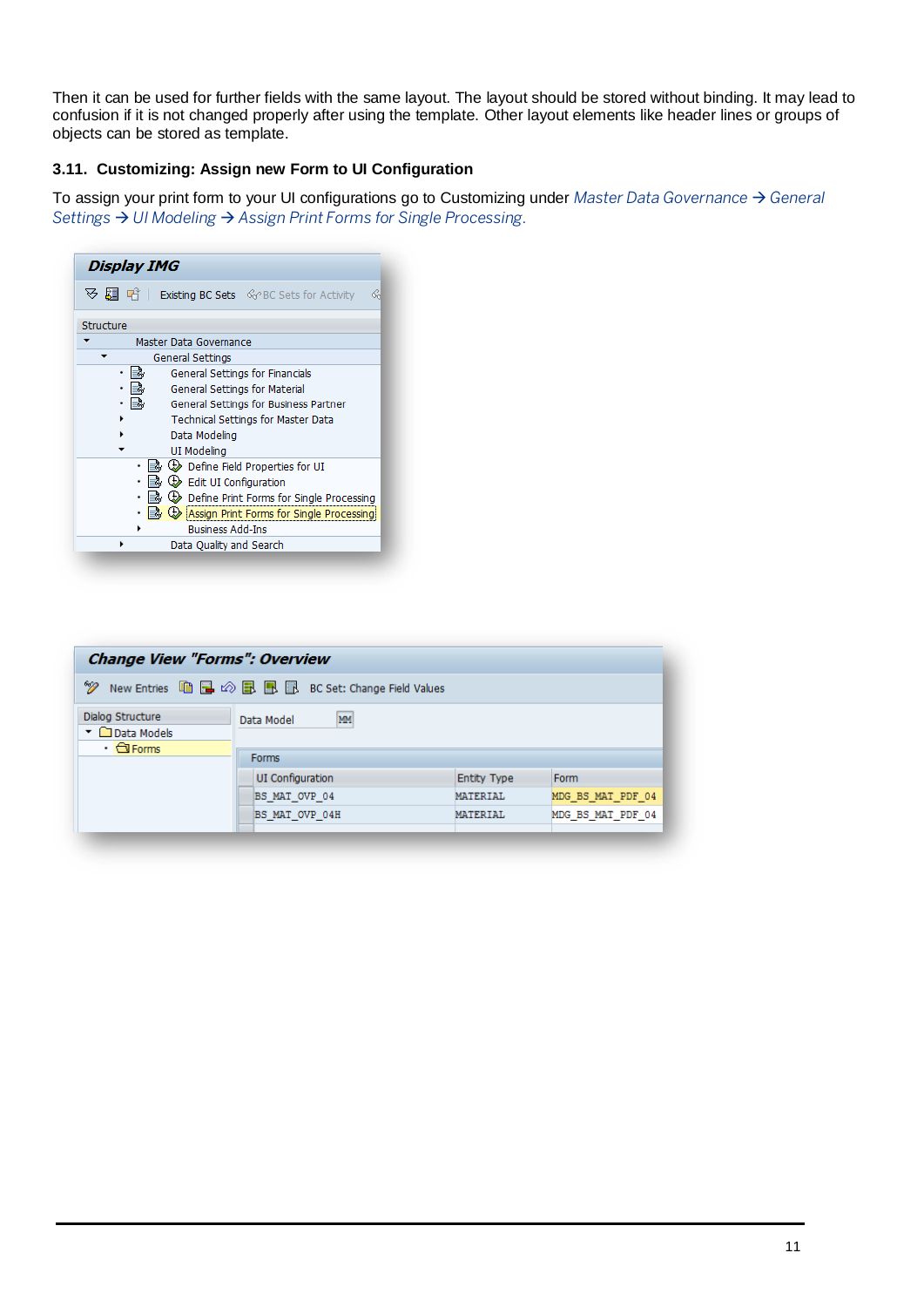If no form for the current UI configuration can be found message MDG\_BS\_MAT\_PDF 015 is displayed.

|                     | <b>Material: New \$988</b>           |                                         |                    |                                                  |      |       |
|---------------------|--------------------------------------|-----------------------------------------|--------------------|--------------------------------------------------|------|-------|
|                     |                                      |                                         |                    | Save Submit   X Cancel   Expand all Collapse all | c.   | Check |
|                     |                                      | Cannot print the material (FB NO MATCH) |                    |                                                  |      |       |
| Display Message Log |                                      |                                         |                    |                                                  |      |       |
|                     |                                      |                                         |                    |                                                  |      |       |
|                     | $\blacktriangleright$ Change Request |                                         | $\mathscr{D}$ Edit |                                                  |      |       |
|                     | General                              | <b>Notes</b>                            | <b>Attachments</b> |                                                  |      |       |
|                     | <b>General Data</b>                  |                                         |                    |                                                  |      |       |
|                     |                                      |                                         |                    | Change Request ID:                               | 3784 |       |

#### <span id="page-11-0"></span>**3.12. Error Analysis**

There are several causes why a field value may be not visible on a form. The following list provides some hints on what to check:

- 1. Be sure that the changed form has been activated and that the MDG-M session has been restarted. Otherwise the old but active form and its function module are used. For more information, see item [7](#page-11-1) below.
- 2. Data to be printed is read in method CL\_MDG\_BS\_MAT\_PDF=>PRINT\_MATERIAL. Check there whether the corresponding entity data has been read.
- 3. Entity data is mapped to its corresponding table fields of structure MDG\_BS\_MAT\_S\_MAT\_DATA in the methods called for each entity by CL\_MDG\_BS\_MAT\_PDF=>PRINT\_MATERIAL. Method CL\_MDG\_BS\_MAT\_SERVICES=>MAP\_MODEL\_2\_API does the data transfer from entity or model structure to the API structure. The transfer to the form structure MDG\_BS\_MAT\_S\_MAT\_PDF is done by method CL\_ABAP\_TOOL=>MOVE\_COMPLEX whenever necessary.
- 4. As already mentioned in chapter [3.6](#page-7-1) [Add Custom Field,](#page-7-1) the text value of a field value is be determined automatically within method CL\_MDG\_BS\_MAT\_PDF=>SET\_DESCRIPTION. A prerequisite is that the text field is defined within the sub structure USMD DESCRIPTION with the same name as the data field and that a corresponding data field exists.
- 5. If the same field has been used multiple times, be sure to have taken into account the hints from chapter [3.8](#page-8-1) [Multiple Usage of a](#page-8-1) Field.
- 6. Check whether the data binding of the field to the context field within the form layout is correct. You may also want to check whether a field has a data binding by checking the usage icon on the right side of a field within the data view of the form layout.
- <span id="page-11-1"></span>7. Each activated form has a corresponding generated function module. The name of the function module is displayed when testing the form. You can also set a breakpoint within function module FP\_FUNCTION\_MODULE\_NAME to get the corresponding function module name of the form.